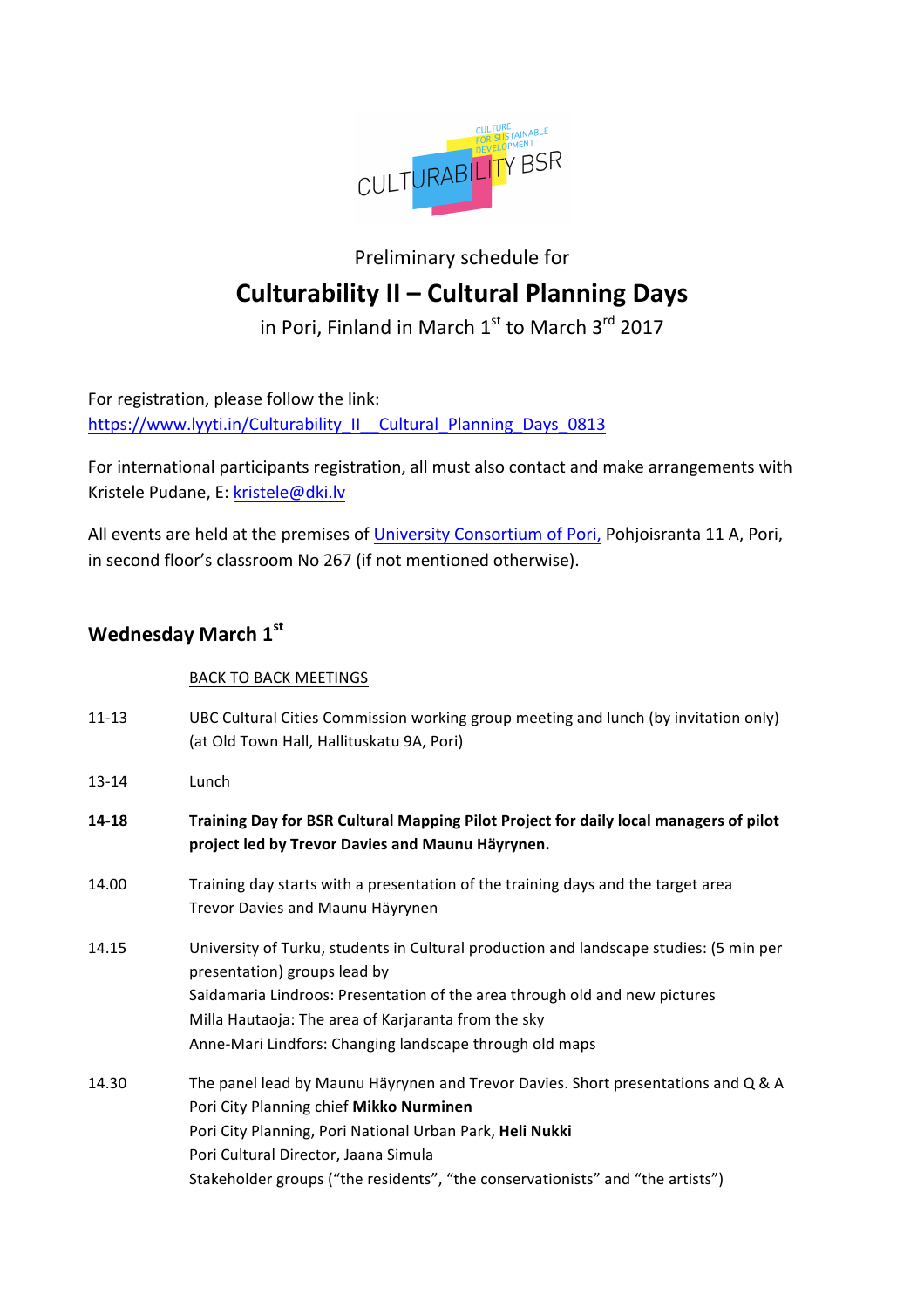| 15.30 | Coffee                                                                                                                                        |
|-------|-----------------------------------------------------------------------------------------------------------------------------------------------|
| 16.00 | Transportation to the target area by bus in front of the University Consortium of Pori                                                        |
| 16.20 | Arriving to the Karjaranta House Fair area (Introduction by Susanna Kivimäki, project<br>coordinator, Pori Housing Fair)                      |
| 17.10 | Transportation to the Hevosluoto's side of the river (introduction by allotment gardeners<br>Sirkka Ahtola, Sanna Tuominen and Susanna Ortiz) |
| 18.00 | Transportation back to University Centre / to City Centre                                                                                     |
| 18.30 | Working Dinner (by invitation only)                                                                                                           |

# **Thursday March 2nd**

#### **BACK TO BACK MEETINGS continue**

| $9 - 12$  | Training Day for BSR Cultural Mapping Pilot Project for daily local managers of pilot<br>project led by Trevor Davies and Maunu Häyrynen.                                                                                                                                                         |
|-----------|---------------------------------------------------------------------------------------------------------------------------------------------------------------------------------------------------------------------------------------------------------------------------------------------------|
|           | Karjaranta SWOT session lead by Trevor Davies and Maunu Häyrynen<br>Pori City Planning Chief Mikko Nurminen<br>Pori City Planning, Pori National Urban Park, Heli Nukki<br>Pori Cultural Director, Jaana Simula<br>Stakeholder groups ("the residents", "the conservationists" and "the artists") |
| 10.30     | Coffee                                                                                                                                                                                                                                                                                            |
| 11.00     | Concluding session. Presentations on strategic development models and recommended<br>actions by participants.                                                                                                                                                                                     |
| $12 - 13$ | Lunch                                                                                                                                                                                                                                                                                             |
|           | CULTABILITY BSR WORKSHOP ON URBAN SOCIAL INCLUSION/CULTURAL PLANNING, 2.-3.3.<br>Moderator: Simon Drewsen Holmberg                                                                                                                                                                                |
| 13.00     | Welcome, Jaana Simula, Cultural Director of Pori City<br>Ginta Tropa, Nordic Council of Ministers                                                                                                                                                                                                 |
| 13.15     | Introduction to program and expected results of workshop, Olaf Gerlach Hansen, DCI                                                                                                                                                                                                                |
| 13.30     | Cultural Planning - what are key questions in the BSR today?<br>Questions/comments to presenters: Trevor Davies and audience                                                                                                                                                                      |
|           | Key notes:                                                                                                                                                                                                                                                                                        |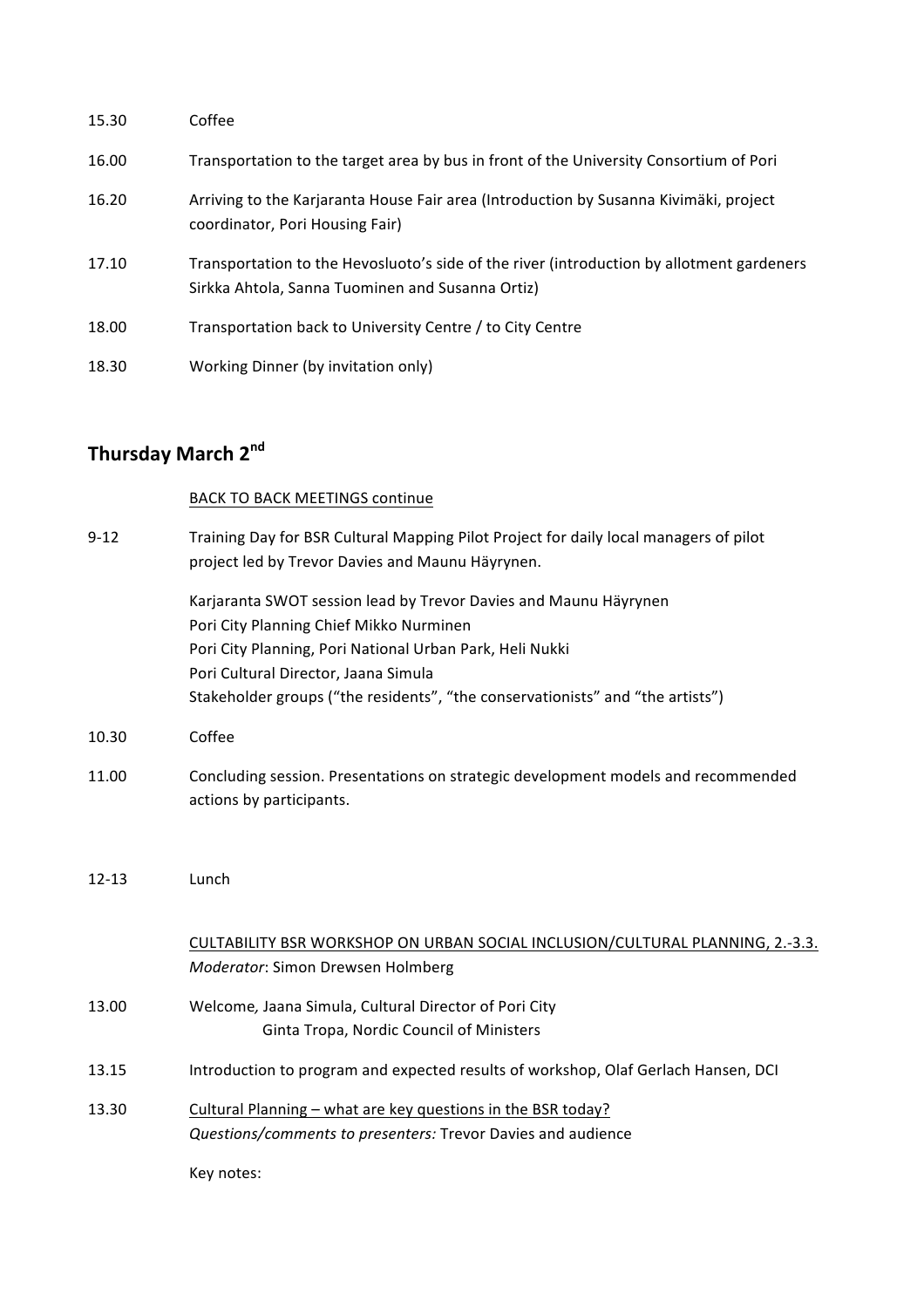|       | Cultural planning today: Maunu Häyrynen, Professor, Turku University<br>Involvement of youth and use of gaming (Minecraft) in community development:<br>Klodeta Krasniqi, UN Habitat                                                                                                                                                                                      |                                                           |
|-------|---------------------------------------------------------------------------------------------------------------------------------------------------------------------------------------------------------------------------------------------------------------------------------------------------------------------------------------------------------------------------|-----------------------------------------------------------|
| 14.20 | Panel with:<br>Urban Planning - Culture cooperation: Mikko Nurminen, Director of City Planning, Pori,<br>Cooperation cities - cultural planning experts: Jekatarina Lavrinec, Lithuania<br>Connecting cities with regions on cultural planning: TBA<br>Urban Planning - Gamification: Juho Hamari, Professor, Turku University and Tampere<br><b>Technical University</b> |                                                           |
| 14.50 | Dialogue                                                                                                                                                                                                                                                                                                                                                                  |                                                           |
| 15.15 | Coffee                                                                                                                                                                                                                                                                                                                                                                    |                                                           |
| 15.45 | Brief Case-sharing by representatives from cultural planning pilots and projects in<br>selected communities in the following cities and towns:<br>Jurmala (Latvia)<br>Gdansk (Poland)<br>Nakskov (Denmark)<br>Pori and Sipoo (Finland)                                                                                                                                    | Visikinas (Lithuania)<br>Kiel (Germany)<br>Skåne (Sweden) |
| 17.30 | End of Workshop                                                                                                                                                                                                                                                                                                                                                           |                                                           |
| 18.00 | Dinner and social gathering (by invitation only)                                                                                                                                                                                                                                                                                                                          |                                                           |

# **Friday March 3rd**

| 9.00-12.30 | Moving forward in the Baltic Sea Region on Cultural Planning                                                                                                 |  |
|------------|--------------------------------------------------------------------------------------------------------------------------------------------------------------|--|
| 9.00       | Feedback from day before                                                                                                                                     |  |
| 9.15       | "Moving forward" in 2017 and 2018: An overview                                                                                                               |  |
| 9.30       | BSR Cultural Mapping Pilot Project, March-June, 2017<br>Presentation: Trevor Davies and Liva Kreislere<br>Comments and clarification                         |  |
| 10.00      | Input to Culturability BSR Final Meeting in Skåne in May 2017.<br>Presentation of opportunities, comments and clarification                                  |  |
| 10.30      | <b>Break</b>                                                                                                                                                 |  |
| 11.00      | <b>BSR Cultural Planning - EUSBSR Seed Funding Application</b><br>Presentation of status: Jaana Simula and Olaf Gerlach Hansen<br>Comments and clarification |  |